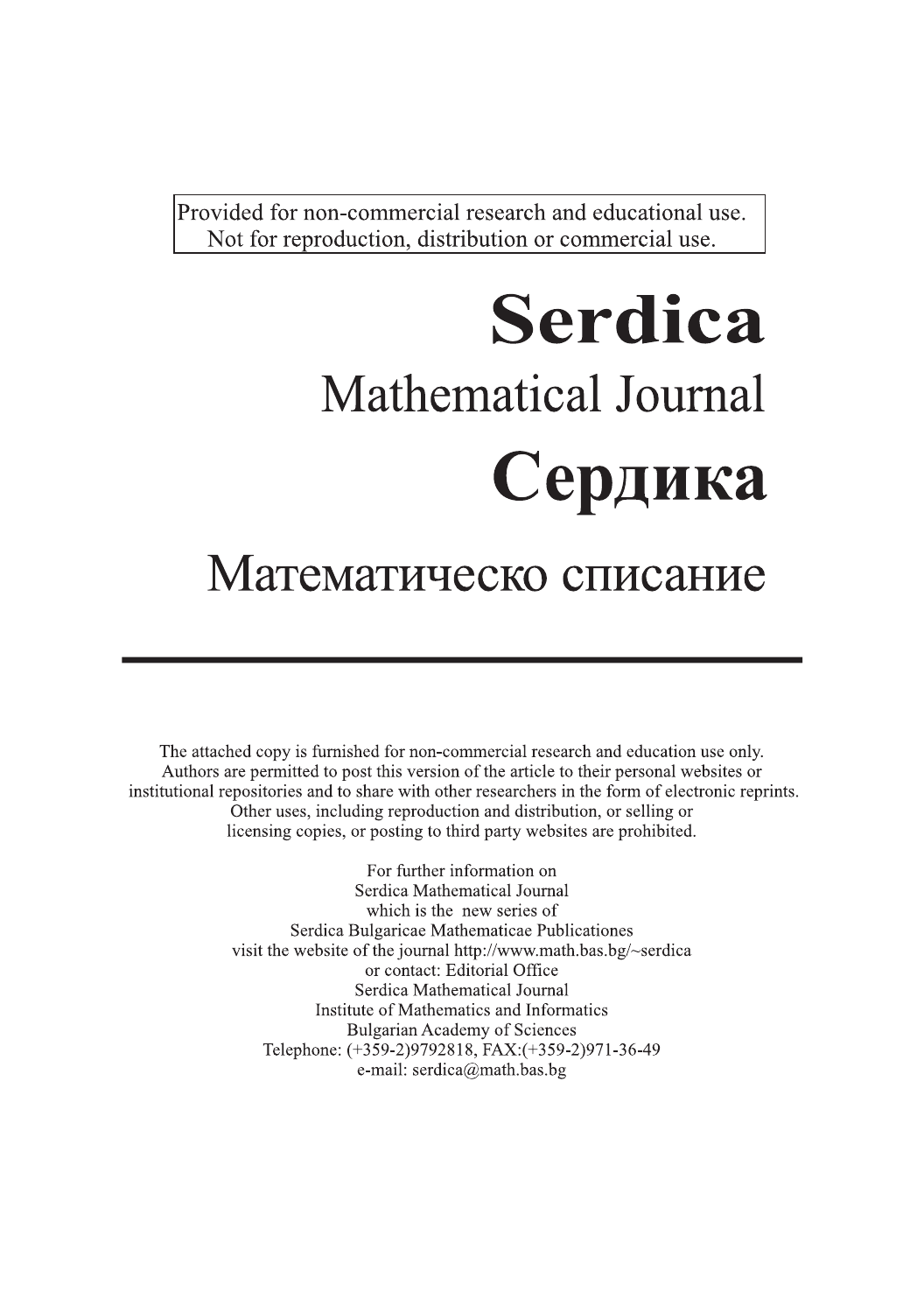### Publications of Prof. Vladimir M. Veliov

#### EDITED BOOKS

- [119] Dynamic Games in Economics. Edited by J. Haunschied, V. M. Veliov, and S. Wrzaczek. Springer series Dynamic Modeling and Econometrics in Economics and Finance (to appear).
- [118] Dynamic Optimization in Environmental Economics. Edited by E. Moser, W. Semmler, G. Tragler, and V. M. Veliov. Springer series Dynamic Modeling and Econometrics in Economics and Finance (to appear).
- [117] Modeling Techniques for Uncertain Systems. Edited by A. B. Kurzhanski and V. M. Veliov. Progress in Systems and Control Theory vol. 18, Boston, Birghäuser, 1994.
- [116] Set-Valued Analysis and Differential Inclusions. Edited by A. B. Kurzhanski and V. M. Veliov. Progress in Systems and Control Theory vol. 16, Boston, Birghäuser, 1993.

#### JOURNAL PUBLICATIONS

- [115] Metric regularity and stability of optimal control problems for linear systems. *SIAM J. Contr. Optim* 51, No 5 (2013), 4118–4137 (with M. Quincampoix).
- [114] Optimal immigration age-patterns in populations of fixed size. J. Math. Anal. and Appl., 405, No 1 (2013), 71–89 (with C. Simon and B. Skritek).
- [113] Needle Variations in Infinite-Horizon Optimal Control. In: Proceedings of the Contemporary Mathematics series of the AMS (IMCP/CONM), 2013 (to appear); Preprint: RR 2012-04, ORCOS, TU Wien, 2012, http:// orcos.tuwien.ac.at/research/research reports (with S. Aseev).
- [112] An Euler-Newton continuation method for tracking solution trajectories of parametric variational inequalities. SIAM J. Control Optim., 51, No 3 (2013), 1823-1840 (with A. L. Dontchev, M. Krastanov and R.T. Rockafellar).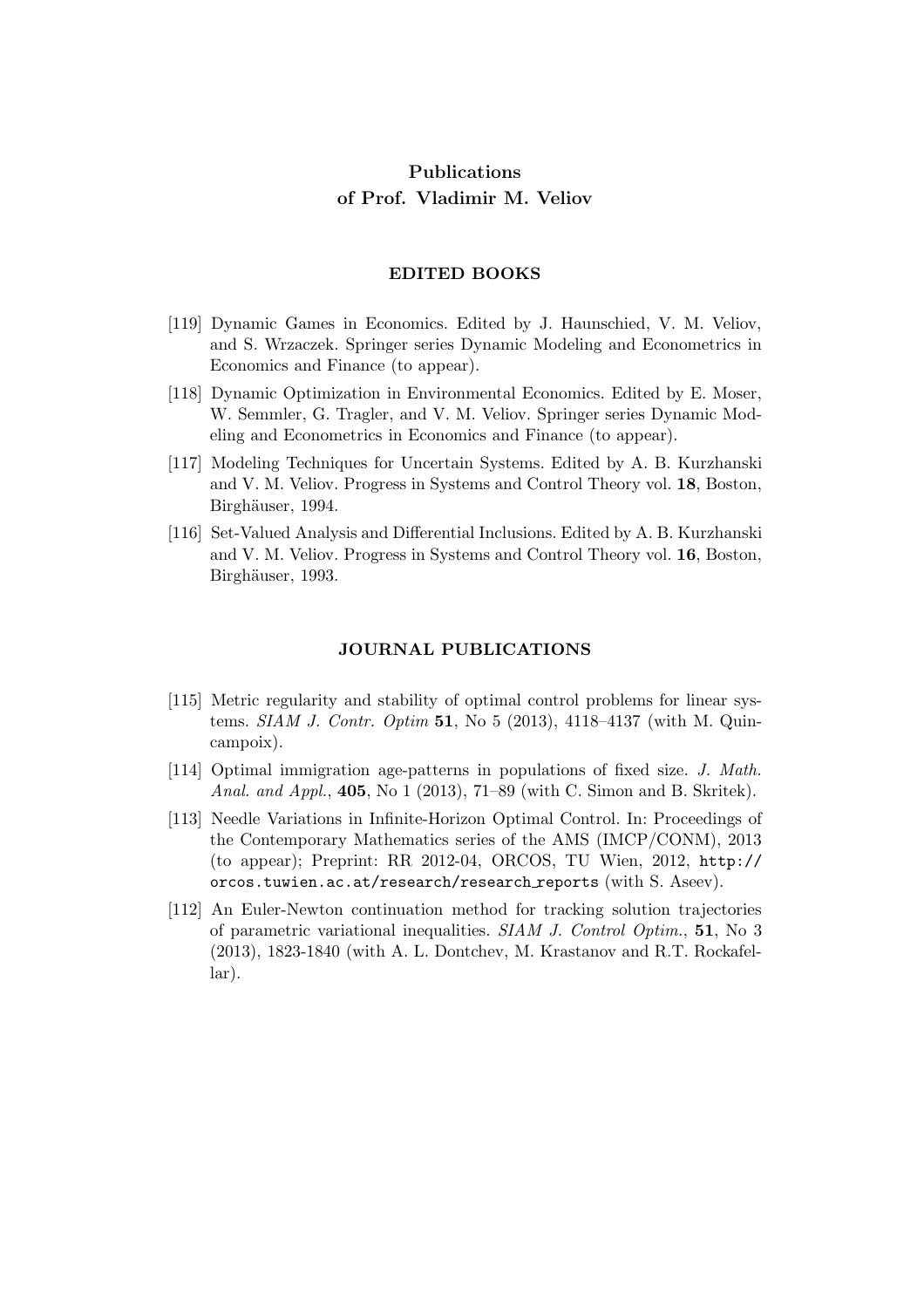- [111] Model predictive control, the economy, and the issue of global warming. Annals of Operations Research, DOI 10.1007/s10479-011-0881-8, 2012 (with T. Bréchet and C. Camacho).
- [110] Markets for Emission Permits with Free Endowment: a Vintage Capital Analysis. *Optimal Control, Applications and Methods* **33**, No 2 (2012), 214–231 (DOI:  $10.1002/\text{oca}.988$ ) (with T. Bréche and T. Tsachev).
- [109] Optimal education in an age-structured model under changing labor demand and supply. *Macroeconomic Dynamics* **16**, No 2 (2012), 1–15 (with A. Prskawetz and T. Tsachev).
- [108] Maximum Principle for Problems with Dominating Discount. Dynamics of Continuous, Discrete and Impulsive Systems, Series  $B$  19, No 1–2b (2012), 43–63 (with S. Aseev).
- [107] Optimal age-specific election policies in two-level organizations with fixed size. Central European Journal of Operations Research 20 (2012), 649–677 (with G. Feichtinger, A. Krasovskii and A. Fürnkranz-Prskawetz).
- [106] Optimal control of heterogeneous systems with endogenous domain of heterogeneity. Applied Mathematics and Optimization, 64 (2011), 287–311 (with A. Belyakov and T. Tsachev).
- [105] Metric regularity for Newton's iteration. SIAM J. Control Optim. 49 (2011), 339-362 (with F. J. Aragón Artacho, A. L. Dontchev, M. Gaydu and M. H. Geoffroy ).
- [104] Gustav Feichtinger celebrates his 70th birthday. Central European Journal of Operations Research 18 (2010), 437–451 (with H. Dawid, E. Dockner, R. F. Hartl, J. Haunschmied, U. Leopold-Wildburger, M. Luptacik, A. Mehlmann, A. Prskawetz, M. Rauner, G. Sorger, G. Tragler and F. Wirl).
- [103] On the Relationship Between Continuous- and Discrete-Time Control Systems. Central European Journal of Operations Research 18 (2010), 511–523.
- [102] Applying the Leitmann-Stalford Sufficient Conditions to Maximization Control Problems with Non-Concave Hamiltonian. Applied Mathematics and Computation  $217$  (2010), 1017–1022 (with G. Feichtinger and A. Novak).
- [101] Metric regularity under approximations. Control and Cybernetics 38, No 4 (2009), 1283–1303 (with A. L. Dontchev).
- [100] Keeping a Learned Society Young. Demographic Research 20, No 22 (2009), 541–558 (with H. Dawid, G. Feichtinger and J. R. Goldstein).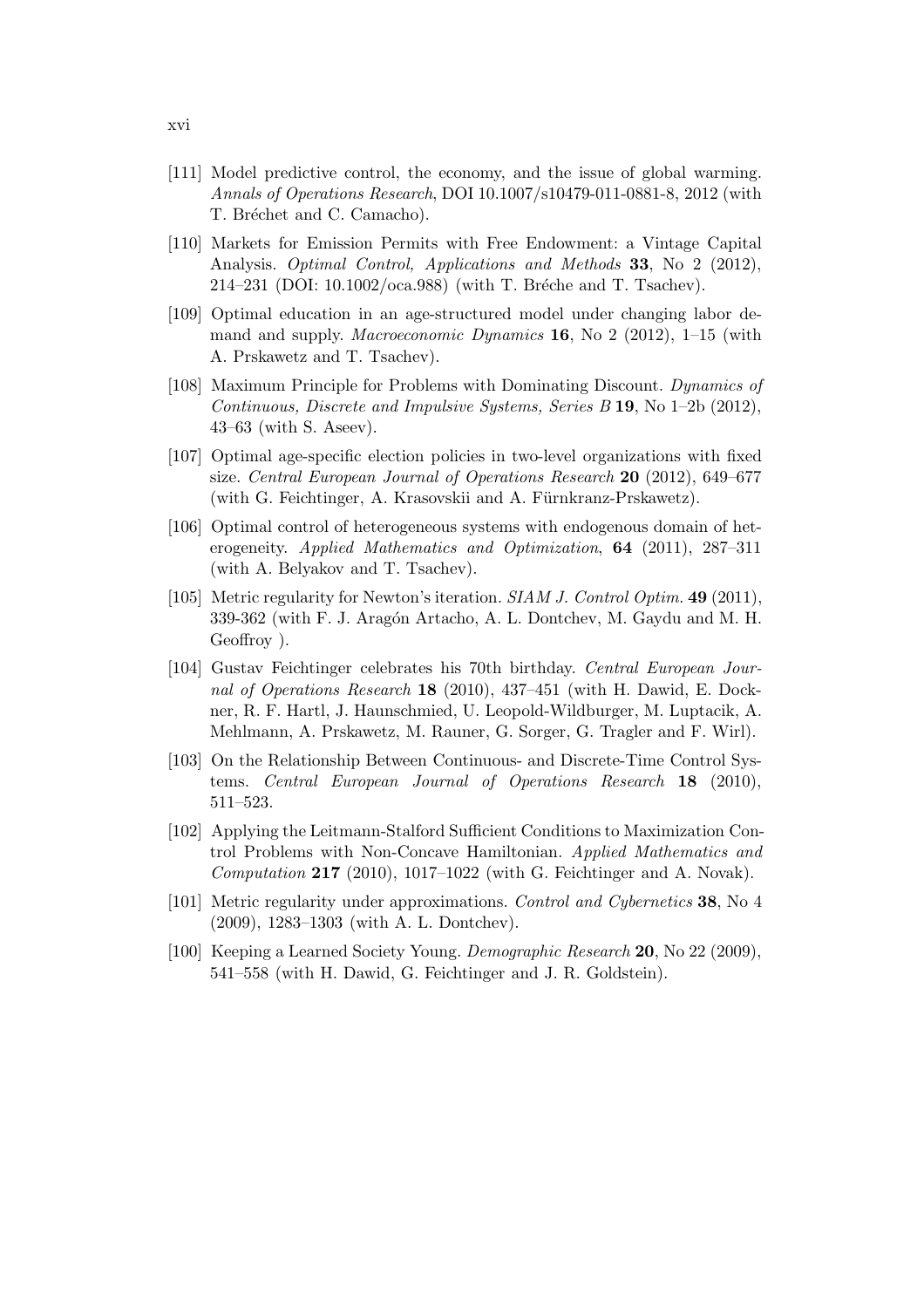- [99] On the Discretization of Switched Linear Systems. Systems&Control Letters 58 (2009), 395–399 (with A. Pietrus).
- [98] Optimal Control of Heterogeneous Systems: Basic Theory. J. Math. Anal. Appl. 346 (2008), 227–242.
- [97] Role of Endogenous Vintage Specific Depreciation on the Optimal Behavior of Firms. International Journal of Economic Theory 4, No 3 (2008), 381–410 (with C. Saglam).
- [96] Optimal Harvesting Time in a Size-Heterogeneous Population. Ecological *Modelling* 210, No  $1-2$  (2008), 161-168 (with E. Gasca-Leyva and J. M. Hernandez).
- [95] Financially constrained capital investments: the effects of disembodied and embodied technological progress. Journal of Mathematical Economics 44 (2008), 459–483 (with G. Feichtinger, R. F. Hartl and P. M. Kort).
- [94] On a Distributed Control Problem Arising in Dynamic Optimization of a Fixed-Size Population.  $SIAM$  J. Optim. 18, No 3 (2007), 980–1003 (with G. Feichtinger).
- [93] Age specific dynamic labor demand and human capital investment. Journal of Economic Dynamics and Control 31 (2007), 3741–3777 (with A. Prskawetz).
- [92] Prevention and medication of HIV/AIDS: The case of Botswana. Central European Journal of Operations Research 15, No 1 (2007), 47–61 (with C. Almeder, G. Feichtinger and W. Sanderson).
- [91] Cycles of violence: a dynamic control analysis. European J. Oper. Res. 181, No 1 (2007), 350–361 (with J. Caulkins, G. Feichtinger and G. Tragler).
- [90] Anticipation effects of technological progress on capital accumulation: a vintage capital approach. J. Econom. Theory 126 (2006), 143–164 (with G. Feichtinger, R.F. Hartl and P.M. Kort).
- [89] Capital accumulation under technological progress and learning: a vintage capital approach. European J. Oper. Res. 172, No 1 (2006), 293–310 (with G. Feichtinger, R. F. Hartl and P. M. Kort).
- [88] Error analysis of discrete approximations to bang-bang optimal control problems: the linear case. Control and Cybernetics 34, No 3 (2005), 967–982.
- [87] Environmental policy, the Porter hypothesis and the composition of capital. Journal of Environmental Economics and Management 50, No 2 (2005), 434–446 (with G. Feichtinger, R. F. Hartl and P. M. Kort).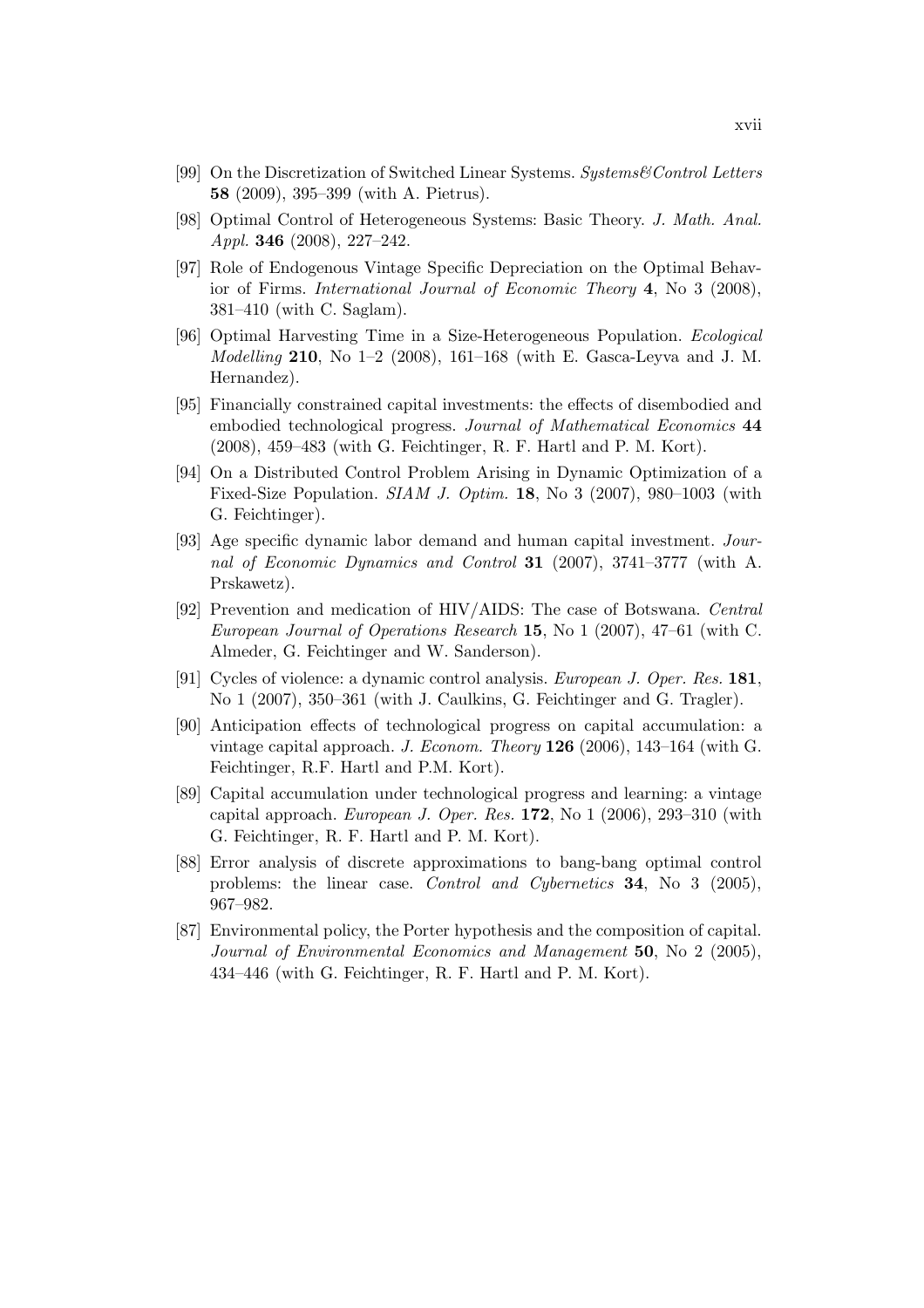- [86] On the effect of population heterogeneity on dynamics of epidemic diseases. Journal of Mathematical Biology  $51$  (2005), 123-143.
- [85] On the controllability of switching linear systems. Automatica 41, No 4 (2005), 663–668 (with M. Krastanov).
- [84] Optimal control of uncertain systems with incomplete information for the disturbances. *SIAM J.Contr. Optim.* **43**, No 4 (2005), 1373-1399 (with M. Quincampoix).
- [83] Age-structured optimal control in population economics. Theoretical Popu*lation Biology* 65 (2004), 373–387 (with G. Feichtinger and A. Prskawetz).
- [82] Maximum principle for age and duration structured systems: a tool for optimal prevention and treatment of HIV. Mathematical Population Studies 11, No 1 (2004), 3–28 (with G. Feichtinger and Ts. Tsachev).
- [81] Newton's method for problems of optimal control of heterogeneous systems. Optimization Methods and Software 18, No 6 (2003), 689–703.
- [80] Optimality conditions for age-structured control systems. J. Math. Anal. Appl. 288, No 1 (2003), 47–68 (with G. Feichtinger and G. Tragler).
- [79] Solution tubes to differential inclusions within a collection of sets. Control and Cybernetics 31, No 3 (2002), 847–862 (with M. Quincampoix).
- [78] Optimal control in presence of unobservable uncertainties. C. R. Acad. Bul*gare Sci.* **55**, No 8 (2002), 11–16 (with M. Quincampoix).
- [77] Optimal control of discrete-time uncertain systems with imperfect measurement. IEEE Trans. Automat. Control 47, No 11 (2002), 1909–1914 (with R. Moitie and M. Quincampoix).
- [76] Second-order Runge-Kutta approximations in control constrained optimal control, *SIAM J. Numerical Anal.* **38**, No 1 (2000),  $202-226$  (with A. L. Dontchev and W. W. Hager).
- [75] On the effect of neglecting sensor dynamics in parameter identification problems. SIAM J. Control and Optim. 38, No 4 (2000), 1309–1321 (with A. L. Dontchev and M. P. Polis).
- [74] A dual method for parameter identification under deterministic uncertainty. IEEE Trans. Automat. Control 45, No 7 (2000), 1341–1346, (with A. L. Dontchev and M. P. Polis).
- [73] On qualitative stability in optimization and optimal control. Set-Valued Analysis 8 (2000), 31–50 (with A. L. Dontchev, W. W. Hager and K. Malanowski).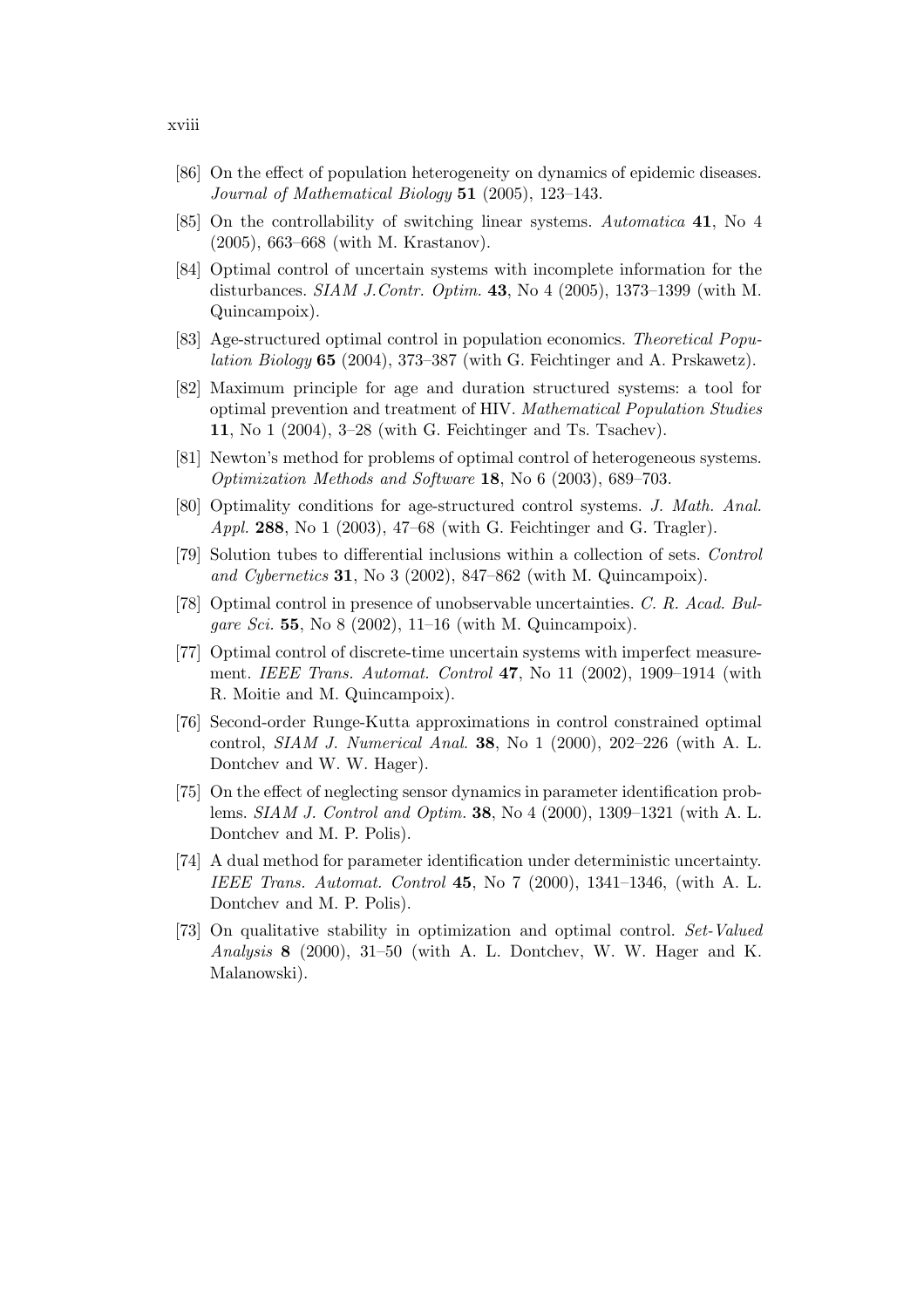- [72] Uniform convergence and mesh independence of the Newton method in optimal control. SIAM J. Control and Optim. 39, No 3 (2000), 961–980 (with A. L. Dontchev and W. W. Hager).
- [71] Open-loop viable control under uncertain initial state information. Set-Valued Analysis 7, No 1 (1999), 55–87 (with M. Quincampoix).
- [70] Control systems with constraints and uncertain initial conditions. Pliska Stud. Math. Bulg. 12 (1998), 1001–1014 (with M. Quincampoix).
- [69] Discrete approximations of differential inclusions. Mitteilungen der GAMM 21, No 2 (1998), 101–135 (with F. Lempio).
- [68] Discrete approximations of differential inclusion. Bayreuther Mathematische Schriften 54 (1998), 149–232 (with F. Lempio).
- [67] Stability-like properties for differential inclusions. Set-Valued Analysis 5, No 1 (1997), 73–88.
- [66] Convergence of the solution set of singularly perturbed differential inclusions. Nonlinear Analysis, TMA 30 (1997), 5505–5514.
- [65] Generalization of the Tikhonov theorem for singularly perturbed differential inclusions. J. of Dynamical and Control Systems 3, No 3 (1997), 291–319.
- [64] On the time-discretization of control systems. SIAM J. Control Optim. 35, No 5 (1997), 1470–1486.
- [63] On the Lipschitz continuity of the value function in optimal control. J. Optimization Theory and Applications 94, No 2 (1997), 335–361.
- [62] On the stabilization problem for differential inclusions. Comptes Rendus de l'Academie Bulgare des Sciences, 49, No 9–10 (1996), 51–54.
- [61] Differential inclusions with stable subinclusions. Nonlinear Analysis, TMA 23, No 8 (1994), 1027–1038.
- [60] Computation of integrals of uncertain vector functions. Interval Computations (the present Reliable Computing) No 4 (1993), 143–153.
- [59] Sufficient conditions for viability under imperfect measurement. Set-Valued Analysis 1 (1993), 305–317.
- [58] Parametrisations of integrals of set-valued mappings and applications. J. Math. Anal. and Appl. 179, No 2 (1993), 483–499 (with B. D. Doitchinov).
- [57] Local controllability of state constrained linear systems. Acta Universitatis Lodziensis, Folia Mathematica 5 (1992), 103–112 (with M. Krastanov).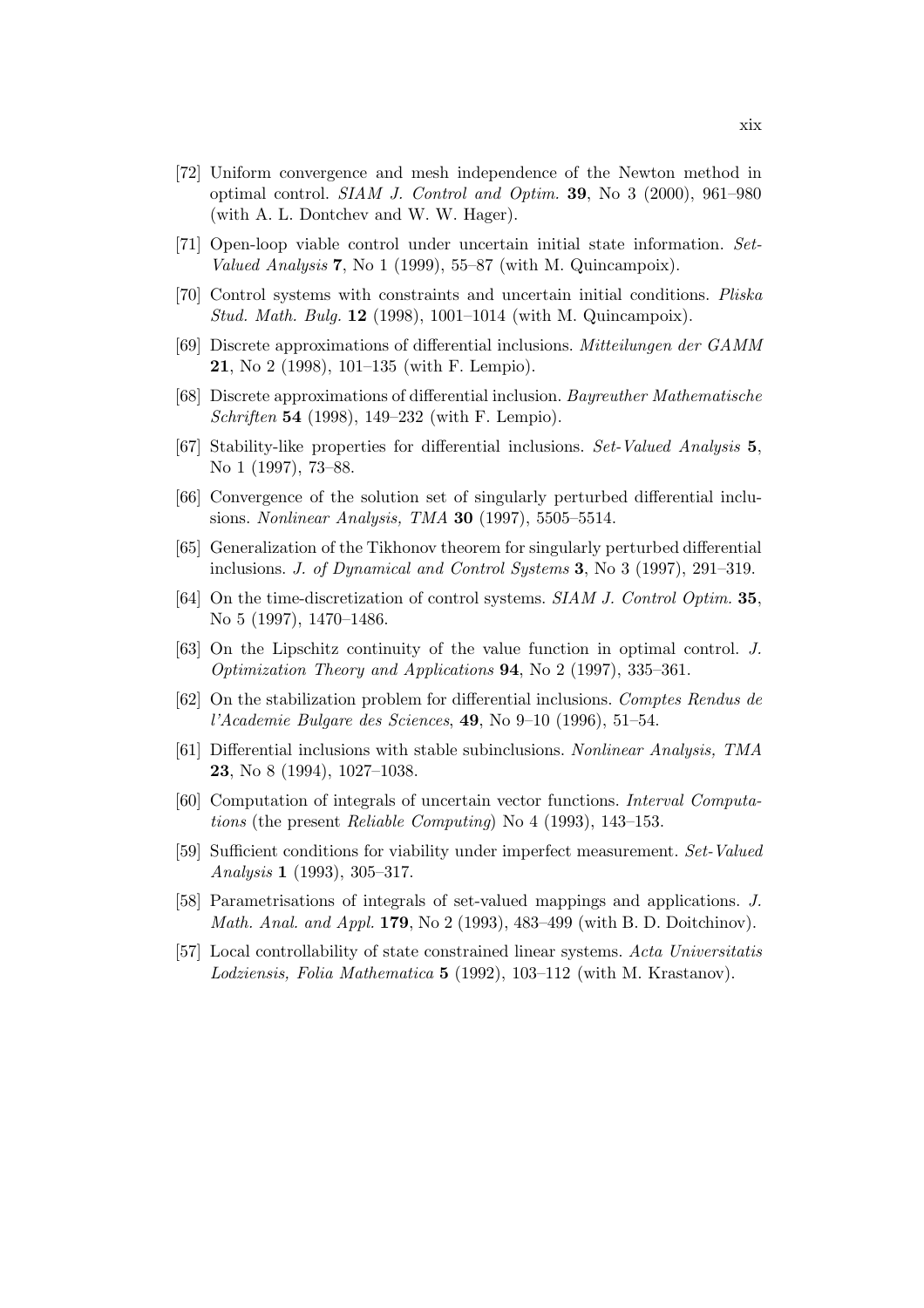- [56] Second order discrete approximations to linear differential inclusions. SIAM J. Numer. Anal. 29, No 2 (1992), 439–451.
- [55] Asymptotic procedure for solving boundary value problems for singularly perturbed linear systems with impulses. Bull. Inst. Math. Acad. Sinica 20, No 3 (1992), 211–229 (with D. D. Bainov and M. A. Hekimova).
- [54] Discrete Approximations to Integrals of Multivalued Mappings. C. R. Acad. *Bulgare Sci.* 42, No 12 (1989), 51–54.
- [53] Second order discrete approximations to strongly convex differential inclusions. Systems & Control Letters 13 (1989), 263-269.
- [52] Asymptotic procedure for solving boundary value problems for singularly perturbed linear impulsive systems. International J. of Theoretical Physics 28, No 2 (1989), 209–225 (with D. Bainov and M. A. Hekimova).
- [51] On the controllability of control constrained linear systems. Mathematica Balkanica, New Series 2, No 2–3 (1988), 147–155.
- [50] Boundary value problem for a singularly perturbed system of linear differential equations with impulses. Proceedings of the Edinburgh Mathematical Society 31 (1988), 107–126 (with D. Bainov and M. A. Hekimova).
- [49] On the bang-bang principle for linear control systems. C. R. Acad. Bulgare Sci. 4, No 2 (1987), 31–33.
- [48] On the convexity of integrals of multivalued mappings: applications in control theory. J. on Optimization Theory and Applications 54, No 3 (1987), 541–563.
- [47] Continuity of the family of trajectories of linear control systems with respect to singular perturbations. Dokladi Acad. Nauk SSSR, 293, No 2 (1987), 274–278 (in Russian); English translation in: Soviet Math. Dokl. 35, No 2 (1987), 283–286 (with A. L. Dontchev).
- [46] Controllability of piecewise linear systems. System  $\mathcal B$  Control Letters 7 (1986), 335–341 (with M. Krastanov).
- [45] Singular perturbations in differential inclusions—I. Convergence of the Trajectories. University Annual – Appl. Math. 22, No 4 (1986), 9–21 (with A. L. Dontchev, in Bulgarian).
- [44] Singular perturbations in differential inclusions—II. Continuity of the Solution Set. University Annual – Appl. Math. 22, No 4 (1986), 23–33 (with A. L. Dontchev, in Bulgarian).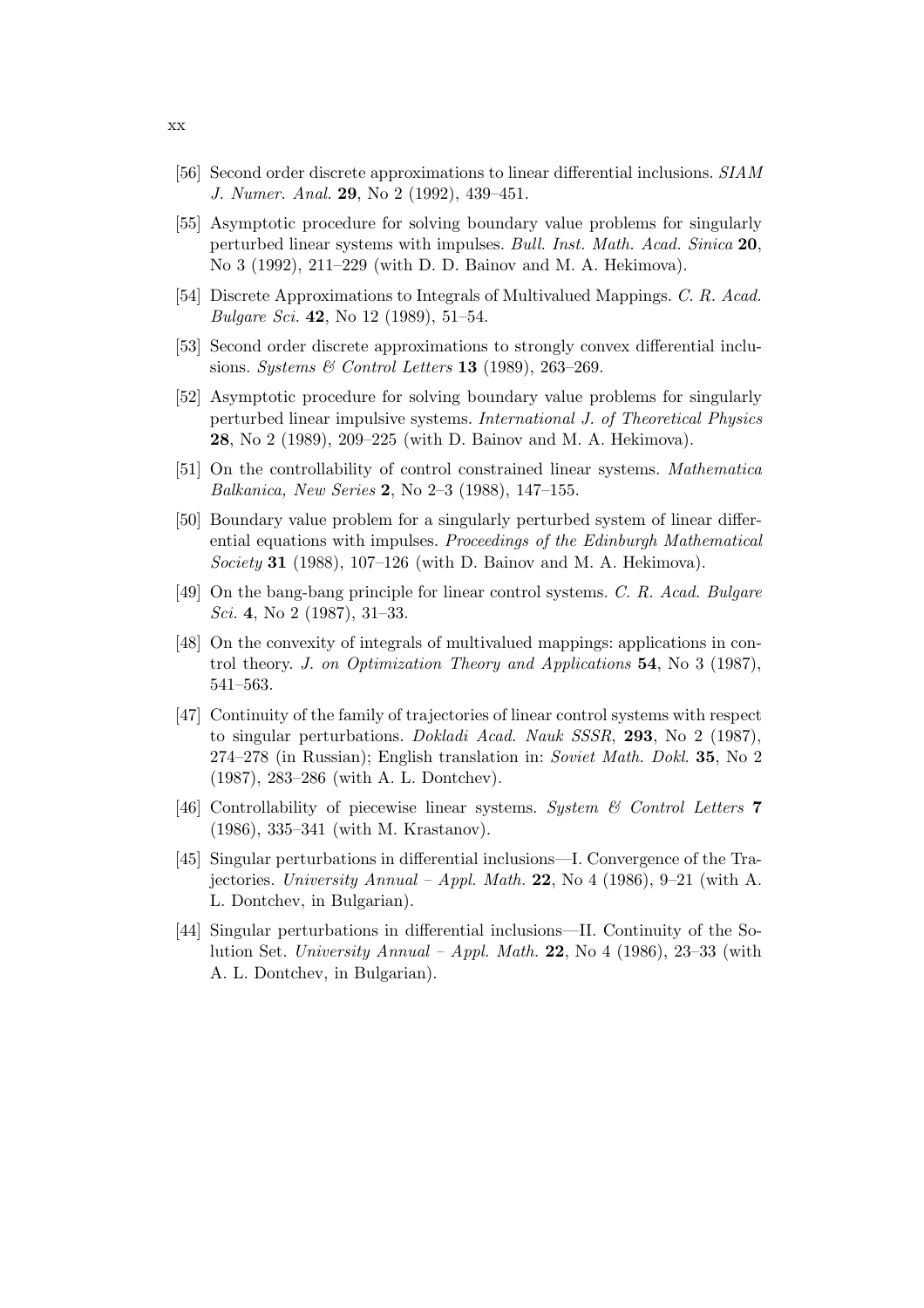- [43] Singular perturbations in differential inclusions—III. Continuity of the marginal function. University Annual – Appl. Math. 22, No 4 (1986), 35–45 (with A. L. Dontchev, in Bulgarian).
- [42] A Regularized conditional gradient method applied to singularly perturbed optimal control systems. Serdica Bulg. Math. Publ. 11, No 2 (1985), 180–185 (with M. G. Dmitriev and A. L. Dontchev).
- [41] Singular perturbations in linear control systems with weakly coupled stable and unstable fast subsystems. J. Math. Anal. and Appl. 110, No 1 (1985), 1–30 (with A. L. Dontchev).
- [40] On the local properties of the Bellman's function for nonlinear time-optimal control problems. Serdica Bulg. Math. Publ. 10, No 1 (1984), 68–77.
- [39] On the behaviour of solutions of linear autonomous differential inclusions at infinity. C. R. Acad. Bulgare Sci. 36, No 8 (1983), 1021–1024 (with A. L. Dontchev).
- [38] Singular perturbations in Mayer's problem for linear systems. SIAM J. Control and Optim. 21, No 4 (1983), 566–581 (with A. L. Dontchev).
- [37] Singularly perturbed optimal control problems with fixed final state and constrained control. Control and Cybernetics 11, No  $1-2$  (1982), 19-28 (with A. L. Dontchev).
- [36] On the effect of the control inertianess in time-optimal control problems. Serdica Bulg. Math. Publ. 5, No 4 (1979), 362–369 (with T. Gicev, in Russian).
- [35] Estimations of the influence of regular perturbations and the inertianess in linear time-optimal control problems. Univ. Annual – Appl. Math. 15, No 1 (1979), 83–97 (in Russian).

#### PAPERS IN BOOKS AND PROCEEDINGS

- [34] The Euler Method for Linear Control Systems Revisited. In: Large-Scale Scientific Computing (Eds I. Lirkov, S. Margenov, J. Wasniewski) Lecture Notes in Computer Science, 2013 (with A. Pietrus).
- [33] Pontryagin's type optimality conditions for a distributed control problem arising in endogenous growth theory. In: Large-Scale Scientific Computing (Eds I. Lirkov, S. Margenov, J. Wasniewski), Lecture Notes in Computer Science, 2013 (with B. Skritek and T. Tsachev).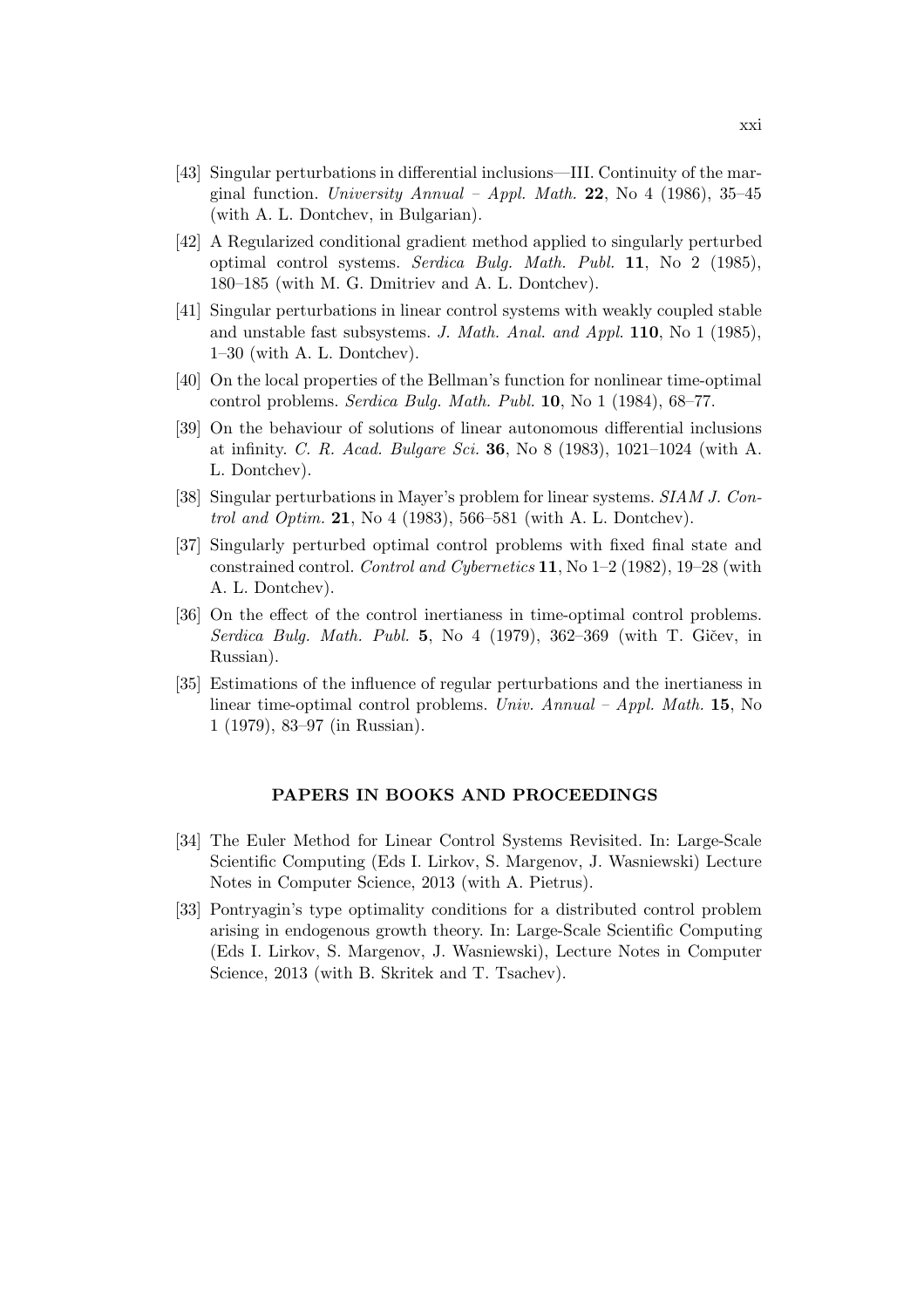- [32] Adaptive Model-Predictive Climate Policies in a Multi-Country Setting. (with T. Bréchet and C. Camacho, to appear).
- [31] Necessary optimality conditions for improper infinite-horizon control problems. In: Operations Research Proceedings 2011 (Eds D. Klatte, H.-J. Lüthi, K. Schmedders) Springer, 2012, 21–26 (with S. M. Aseev).
- [30] High-order approximations of nonholonomic affine control systems. In: Large-Scale Scientific Computing (Eds I. Lirkov, S. Margenov, J. Wasniewski), Lecture Notes in Computer Science, vol. 5910, Springer, 2010, 294–301 (with M. I. Krastanov).
- [29] The role of information pattern in the approximation of control systems. Proceedings of BG SIAM'09 – 4nd Annual Meeting of the Bulgarian Section of SIAM, 20–21.12.2009, Sofia, 2010, 123–128.
- [28] Prices Versus Quantities in a Vintage Capital Model. Dynamic Systems, Economic Growth, and the Environment. (Eds J. Crespo Cuaresma, T. Palokangas, A. Tarasyev) Series: Dynamic Modeling and Econometrics in Economics and Finance, Vol. 12, (ISBN: 978-3-642-02131-2), Springer, 2009,  $141-159$  (with T. Bréchet and T. Tsachev).
- [27] On the numerical integration of systems with deterministic uncertainties. Proceedings of BG SIAM'07 – 2nd Annual Meeting of the Bulgarian Section of SIAM, 20–21.12.2007, Sofia, 2008, C-64–C-67.
- [26] Numerical optimal control of size-structured systems. In: Numerical Analysis and Applied Mathematics,(Ed. T. Simos) American Institute of Physiscs Coference Proceedings, vol. 936, 2007, 590–592.
- [25] Control of size-structured systems. Lecture Notes in Computer Science vol. 3743 (Eds I. Lirkov, S. Margenov, J. Wasniewski.) Springer, 2006, 263–270 (with O. C. Tarniceriu).
- [24] Approximations with error estimates for optimal control problems for linear systems. In: Large-Scale Scientific Computing: 5th International Conference (Eds I. Lirkov, S. Margenov, J. Wasniewski), LSSC 2005, Sozopol, Bulgaria, June 6–10, 2005, Lecture Notes in Computer Science, vol. 3743, Springer, 2006, 263–270.
- [23] Sub-optimal control in presence of unobservable disturbances. In: Proceedings of the 44th IEEE Conference on Decision and Control, and the European Control Conference 2005, Seville, Spain, Dec. 12–15, 2005, 5877–5882 (with M. Quincampoix).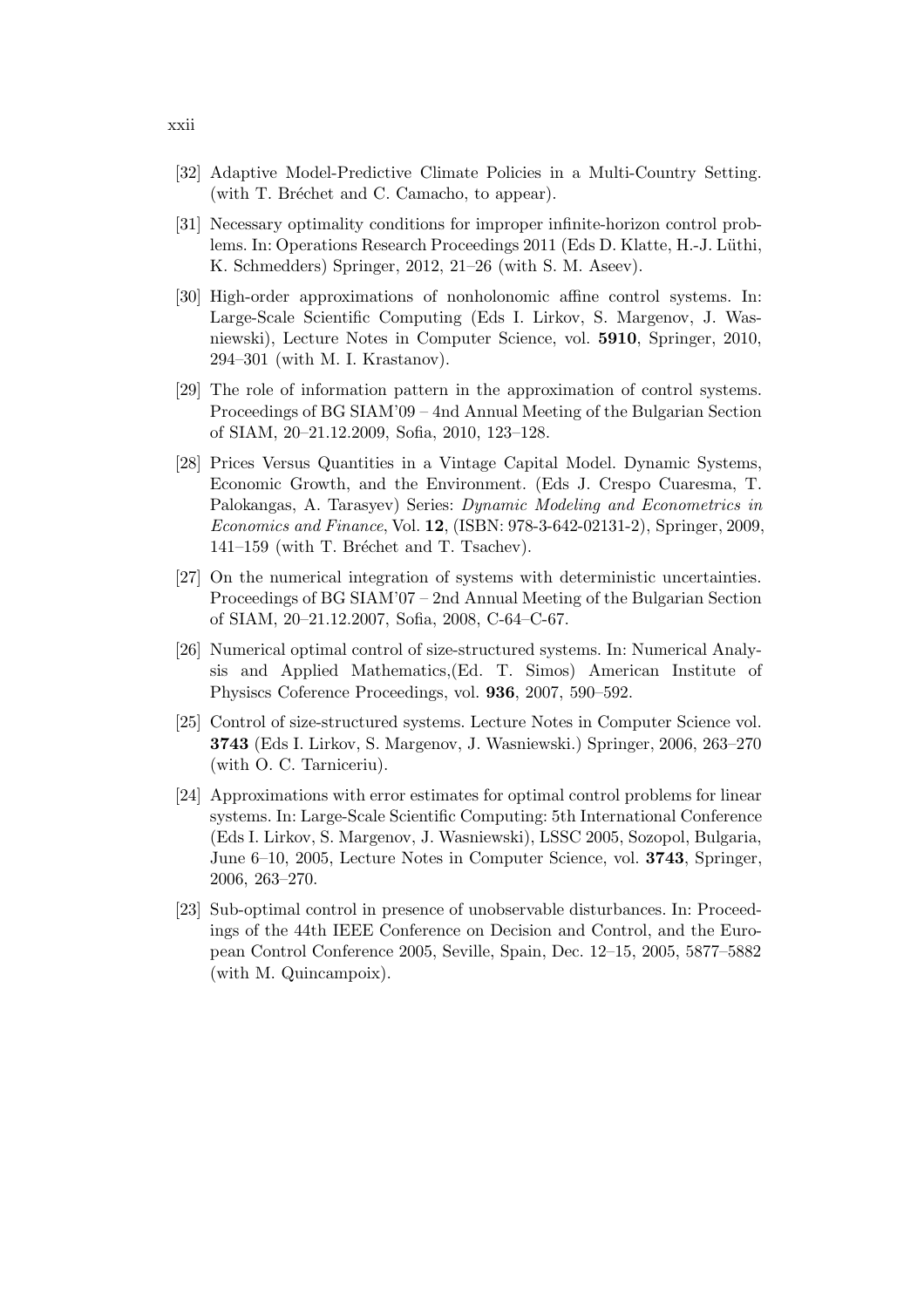- [22] Emission control in single specie air pollution problems. In: Advances in Air Pollution Modeling for Environmental Security (Eds I. Fargo, K. Georgiev, and A. Havasi) NATO Science Series, IV Earth and Environmental Sciences vol. 54, Springer, 2005, 219–228 (with K. Georgiev and S. Margenov).
- [21] Workshop on "Age-Structured Models in Population Dynamics and Economics", Vienna Institute of Demography, Vienna, Oct. 27–28, 2003. Vienna Yearbook of Population Research, 333–337, 2004 (with G. Feichtinger, A. Füernkranz-Prskawetz).
- [20] Dynamic investment behavior taking into account aging of the capital good. In: Dynamical Systems and Control (Eds F. Udwadia et al.) Chapman & Hall/CRC, 2004, 379–391, (with G. Feichtinger, R. F. Hartl and P. M. Kort).
- [19] On the stabilizability of control constrained linear systems. In: Numerical Methods and Applications (Eds I. Dimov, I. Lirkov, S. Margenov, and Z. Zlatev), LNCS 2542, Springer, 2003, 238–245 (with M. Krastanov).
- [18] Viability with a target: theory and applications. In: Applications of Mathematics in Engeneering (Eds B. I. Cheshankov and M. D. Todorov) Proc. XXIII Summer School, Sozopol'97, Herron Press, Sofia, 1998, 47-54 (with M. Quincampoix).
- [17] Attractiveness and invariance: the case of uncertain measurement. In: Modeling Techniques for Uncertain Systems (Eds A. B. Kurzhanski and V. M. Veliov) PSCT 18, Birkhäuser, Boston, 1994, 277–288.
- [16] Perturbation techniques for uncertain dynamics and control. Proc. European Control Conference, Gröningen, 1993, 822–824 (with A. B. Kurzhanski).
- [15] Funnel equations and regulation of uncertain systems. In: Set-Valued Analysis and Differential Inclusions (Eds A. B. Kurzhanski and V. M. Veliov) PSCT 16, Birkhäuser, Boston, 1993, 183–199.
- [14] Approximations of control/uncertain differential systems by means of discrete-time systems. In: The Second Colloquium on Differential Equations (Eds D. Bainov and V. Covachev) World Scientific Singapore, 1992, 233– 254.
- [13] Parametric and functional uncertainties in dynamical systems: local and global relationship. In: Computer Arithmetic and Enclosure Methods (Eds L. Atanassova and J. Herzberger) Proc. of the Third Internat. IMACS-GAMM Symposium on Computer Arithmetic and Scientific Computing, Oldenburg, Germany, 1–4 October 1991, Amsterdam, North-Holland, 1992.